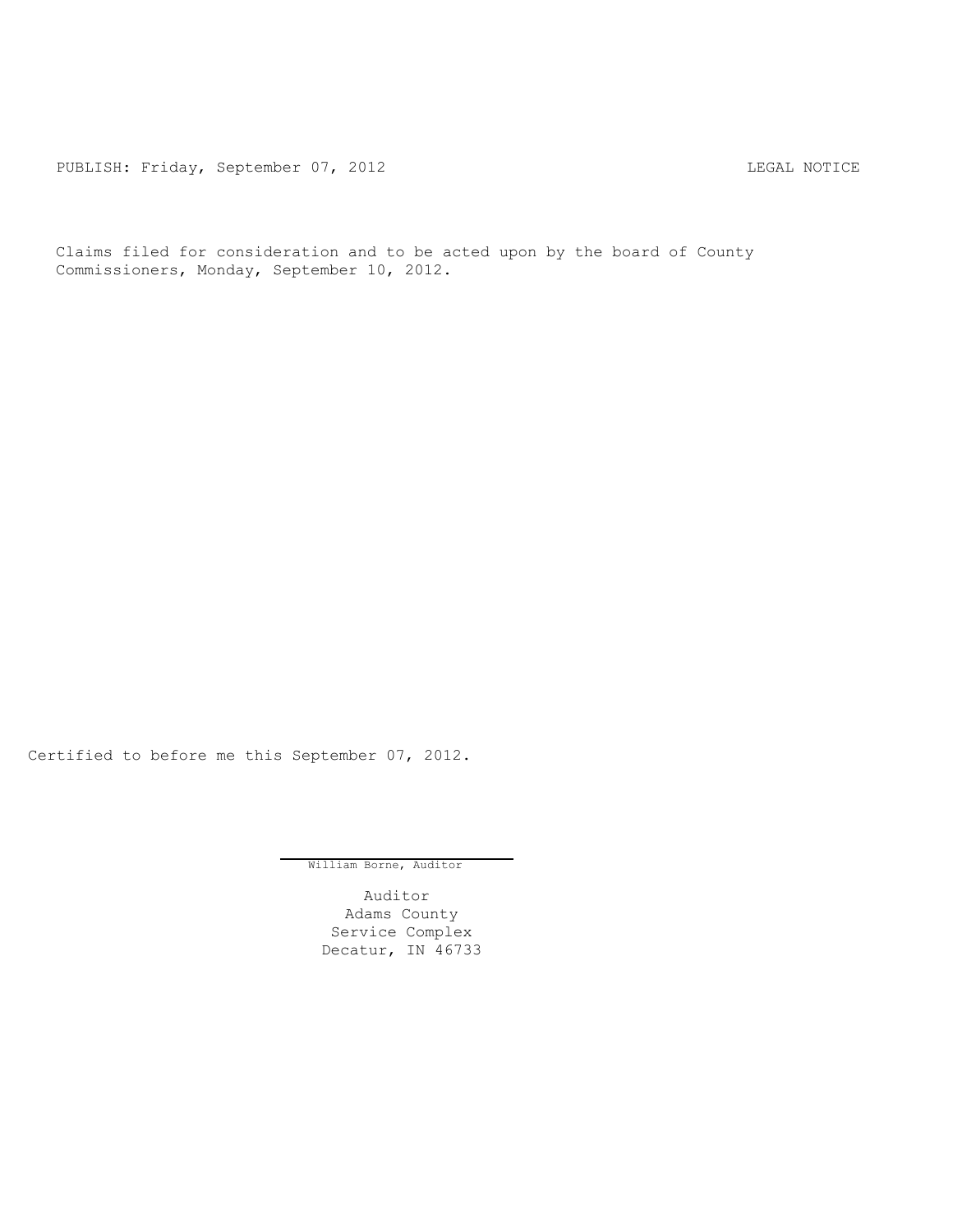

## **Claims Docket for Newspaper Adams County, Indiana**

## For Period: **7/31/2012** to **8/20/2012**

*313 W. Jefferson St. Decatur, IN 46733 (219) 724-2600*

## Date Claims to be Paid: **9/10/2012**

| <b>Vendor</b>                        | Amount    | Vendor                    | Amount     |
|--------------------------------------|-----------|---------------------------|------------|
| Adams Memorial Hospital              | 31,400.45 | Adams County Solid Waste  | 2.16       |
| <b>Adams County Treasurer</b>        | 1,167.78  | Indiana Michigan Power    | 5,497.35   |
| Guise, Andrew                        | 489.51    | Appraisal Research Corpor | 8,850.00   |
| Arnold Lumber Co., Inc.              | 33.35     | Baker And Sons Plumbing & | 68.00      |
| Beam, Longest, And Neff              | 7,803.85  | Berne Tri-Weekly News     | 163.08     |
| Hoosier Blue Flame                   | 98.00     | Brateman's                | 190.96     |
| Chet's Pest Control                  | 30.00     | Cintas Location #338      | 49.19      |
| City Of Decatur                      | 4,046.64  | Decatur True Value        | 267.24     |
| Complete Printing Service            | 261.00    | Craigville Telephone Comp | 119.00     |
| Decatur Daily Democrat               | 56.52     | Decatur Dental Service    | 1,569.10   |
| Decatur Police Department            | 2,031.00  | Decatur Postmaster        | 450.00     |
| Decatur Tire Center                  | 140.00    | Maximus Consulting        | 1,950.00   |
| Douglas L. Bauman                    | 121.00    | Kiess, Duane A.           | 50.00      |
| Erie Haven                           | 293.00    | Geneva Police Department  | 224.00     |
| Gordon Food Service                  | 4,089.39  | Drake, Gregory L.         | 60.00      |
| Grimm's Auto                         | 111.00    | Habel Animal Hospital     | 371.00     |
| Haywood Printing Company             | 289.86    | Hilty Engine Service      | 13.50      |
| Imaging Office Systems, I            | 431.30    | Indiana Stamp Company     | 96.77      |
| Indiana State Police Trai            | 80.00     | J & K Communications      | 808.60     |
| Janitors Supply Company              | 55.31     | K-Mart                    | 8.79       |
| Lehman Feed Mill                     | 318.50    | LICA Construction Corp.   | 128,008.17 |
| Busse, Louise                        | 143.00    | Gresla, Mark S. Md        | 420.25     |
| Meshberger Brothers Stone            | 4,333.19  | Monroe Water Department   | 104.34     |
| Moser Motor Sales, Inc.              | 131.50    | Ogg, Neil                 | 121.00     |
| Nipsco                               | 76.12     | Office Concepts, Inc.     | 137.30     |
| Miller, Patrick                      | 145.00    | Plumley Farm Drainage     | 793.60     |
| Portland Motor Parts, Inc            | 1,147.64  | McIntosh, Rhonda L.       | 146.44     |
| Thompson, Roger                      | 60.00     | Smitley, Ronnie L.        | 50.00      |
| Roto-Rooter                          | 90.00     | Selking International     | 1,121.16   |
| Sherwin-Williams                     | 94.68     | Steven R. Jenkins Company | 539.90     |
| Stone-Street Quarries                | 13,191.39 | <b>Summit Radiology</b>   | 358.21     |
| Print Shop                           | 1,053.91  | Top Supply Company        | 98.94      |
| Town Of Monroe                       | 72.00     | Two Brothers Generator Se | 85.00      |
| Wal-Mart / GEMB                      | 367.95    | Waste Management Of Fort  | 219.78     |
| Welder Services, Inc.                | 45.72     | West Payment Center       | 460.95     |
| Witham Toxicology Laboratory         | 1,259.00  | Zwick And Jahn Funeral Ho | 100.00     |
| Napa Auto Parts                      | 7.49      | Christopher E. Harvey     | 79.88      |
| CenturyLink                          | 2,528.50  | Imi Irving Material, Inc. | 4,300.24   |
| Adams County Automotive Supply, Inc. | 32.35     | Croy Machine & Fabricatio | 72.62      |
| Tom Magnan                           | 6.00      | Jay County REMC           | 157.70     |
| <b>Purdue University</b>             | 668.80    | Bluhm And Reber           | 175.00     |
| Waste Management                     | 54.45     | Mary Beery                | 162.08     |
| Workspace Solutions                  | 797.65    | Don Myers Plumbing        | 364.26     |
| Swiss Perfection LLC                 |           | Chad W. Sprunger          |            |
|                                      | 183.08    |                           | 1,027.37   |
| Decatur Ag Center                    | 516.28    | Public Agency Training Co | 570.00     |
| Zurcher Tire, Inc.                   | 680.55    | Angie Hall                | 51.92      |
| Tom Magnan/Special Needs             | 99.85     | Kristina Buckner          | 20.68      |
| Indiana Dept. Of Workforc            | 379.62    | <b>Charles Tooley</b>     | 60.00      |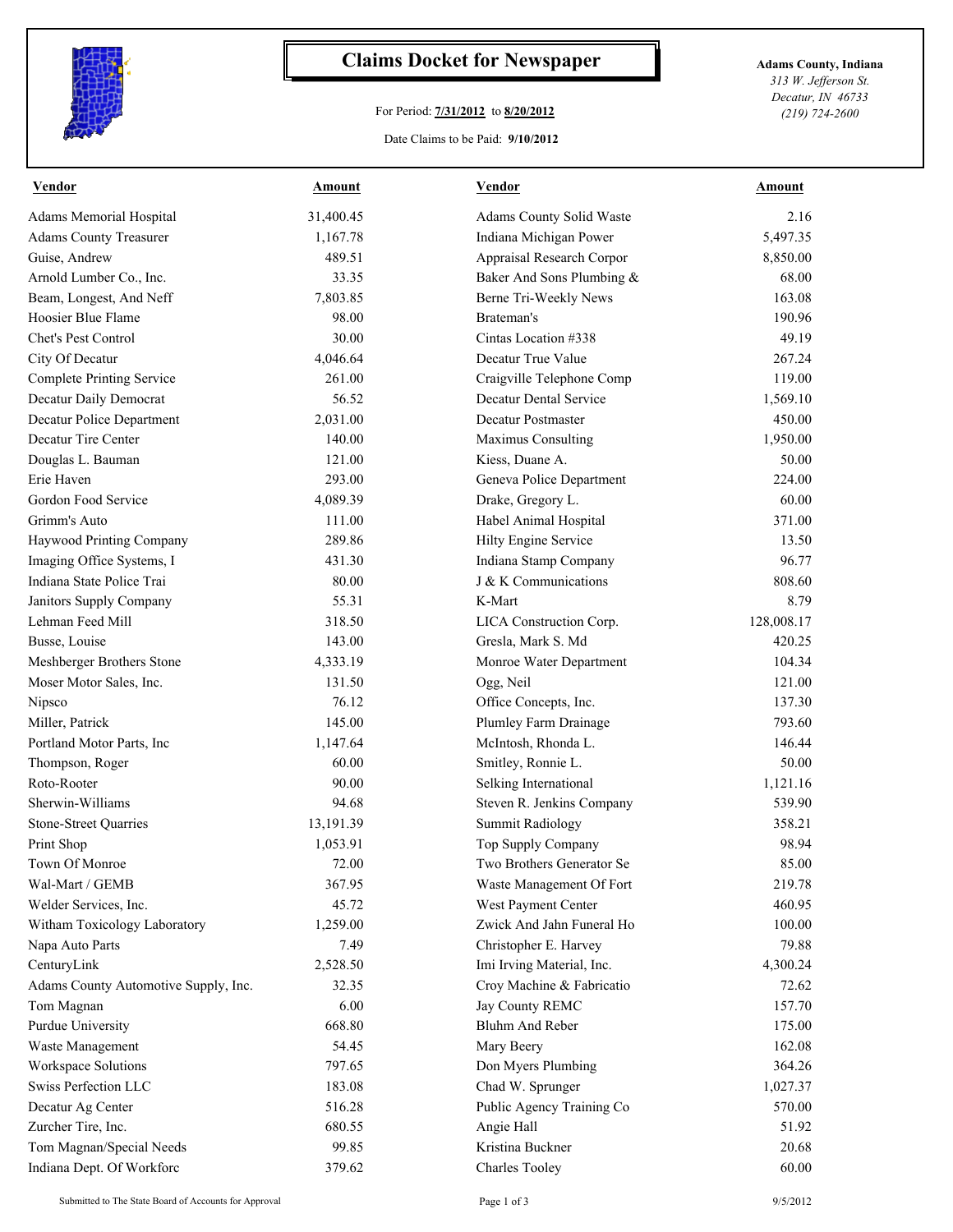| Benicomp, Inc                            | 126,745.91 | Emil W. Meyer                            | 60.00     |
|------------------------------------------|------------|------------------------------------------|-----------|
| Hunts Appliance Service                  | 95.00      | Harvest Land Co-op                       | 6,809.76  |
| Wal-Mart                                 | 108.08     | Adams County Truck Repair                | 2,704.28  |
| <b>Fastenal Company</b>                  | 256.46     | <b>Adams County Sheriff's Department</b> | 2,143.00  |
| Waymire A. P. S., Inc.                   | 60.00      | <b>Orthopaedics Northeast</b>            | 1,562.92  |
| <b>ERS</b> Wireless Communications       | 13,959.07  | VoMac Trucks Sales & Service             | 994.67    |
| Park Center, Inc.                        | 55.20      | Michael G. Werling                       | 315.00    |
| Connie Ellenberger                       | 31.68      | Troyer's                                 | 3,553.61  |
| Kendall Electric, Inc.                   | 23.86      | McKesson Medical - Surgical              | 239.07    |
| <b>Uricks Trucking</b>                   | 1,958.00   | Allen County Juvenile Center             | 1,440.00  |
| <b>IEEA</b>                              | 375.00     | InfoBind Systems, Inc.                   | 130.61    |
| William Borne                            | 166.67     | Forms Management Group, Inc.             | 443.85    |
| Indiana Public Defender Council          | 75.00      | Deborah A. Schantz                       | 187.70    |
| Indiana Vital Records Association        | 150.00     | PC Mall-Gov                              | 6,665.99  |
| Extinguisher Co. No. 1                   | 105.65     | Verizon Wireless                         | 1,990.59  |
| <b>Stationair's Express</b>              | 1,049.38   | Landon Patterson                         | 2,059.06  |
| ReusserDesign                            | 75.00      | Lutheran Hospital                        | 13,306.46 |
| Habegger's Ace Lumber #4488              | 3.49       | Schwartz Blacksmith, LLC                 | 177.91    |
| Tricia Gonzalez                          | 52.73      | Personal Touch Specialities & Gifts      | 177.56    |
| Chad Kukelhan                            | 305.07     | <b>Clark Power Services</b>              | 426.57    |
| <b>First National Bank</b>               | 249.12     | Cintas Location #G64                     | 769.02    |
| John August                              | 37.52      | Marco Developments, LLC                  | 3,360.38  |
| LBH Chemical & Industrial                | 1,512.49   | Jeremy Wetter                            | 30.28     |
| Carrie Freeman                           | 35.37      | Richard F. Thompson                      | 55.44     |
| Donna E. Barger                          | 60.00      | Office Depot                             | 238.63    |
| Decatur Ace Hardware                     | 197.40     | Forensic Fluids Laboratories             | 500.00    |
| O'Reilly Auto Parts                      | 1,452.09   | Phil Eicher                              | 50.00     |
| Centurylink Communications               | 333.48     | Global GOV/ED Solutions Inc.             | 409.91    |
| Brenda Alexander                         | 145.64     | Purdue CES Education Fund                | 115.00    |
| Anna Steiner                             | 50.00      | Paperless Business Solutions, LLC        | 250.00    |
| Central Customer Charges                 | 979.82     | Larry E. Mock                            | 348.00    |
| Eastern Alliance Insurance Company       | 27,045.32  | 3M Electronic Monitoring                 | 9,915.60  |
| Hamilton Insulation, Inc.                | 55.00      | Courtesy Ford                            | 51.03     |
| Ebberts Seed and Chemical                | 640.90     | Confirmdelivery.com                      | 282.25    |
| Indigital Telecom                        | 4,311.88   | Priority Engineering, LLC                | 191.02    |
| GE Capital Information Technology Soluti | 10,096.05  | Alicia Bates                             | 150.00    |
| Asphalt Material, Inc.                   | 111,968.22 | <b>Allstar Communications</b>            | 7,321.50  |
| Precise Digital                          | 821.25     | Kent Lehman                              | 60.00     |
| <b>IEHA</b>                              | 195.00     | Pitney Bowes, Inc.                       | 416.60    |
| Pam Grabau                               | 20.00      | Medline Industries, Inc.                 | 623.00    |
| Frontier                                 | 160.24     | Gerber & Company Foods, LLC              | 40.00     |
| Super Laundry Equipment Corporation      | 310.40     | Commercial Filter Service                | 359.64    |
| Versant Funding, LLC                     | 1,513.00   | Logan Isch                               | 34.00     |
| <b>On-Duty Depot</b>                     | 410.90     | The Budget                               | 52.00     |
| Co-State Construction Company            | 13,032.52  | Nickolas Wemhoff                         | 12.00     |
| Commission on Public Records             | 128.03     | Troyer Brothers, Inc.                    | 24.42     |
| Eldon's Engine Repair                    | 97.60      | CenturyLink                              | 2,568.81  |
| R. B. 's Body Shop                       | 2,601.03   | Auto Apperance                           | 130.00    |
| Katie E. Arthur                          | 3,055.55   | Community Fiber Solutions, Inc.          | 1,000.00  |
| <b>Tiller Sanitation</b>                 | 114.00     | Weil Service Center, Inc.                | 579.30    |
| Avenel Pharmacy Inc.                     | 179.00     | Catherine Haines                         | 100.00    |
| Nina Shuler                              | 2.64       | <b>AccessLine Communications</b>         | 18.99     |
| Joan Bixler                              | 600.00     | Wilda Scheumann                          | 500.00    |
| Michael A Harshman PC                    | 41.60      | Schindler Elevator Corporation           | 2,200.00  |
| Geimer Construction, Inc.                | 1,688.46   | Ingate Systems, Inc.                     | 700.00    |
| <b>EMAI</b> Conference 2012              | 299.00     | A & L Great Lakes Laboratories, Inc.     | 25.25     |
| Helaina Todd                             | 20.00      | Jamie Walker                             | 20.00     |